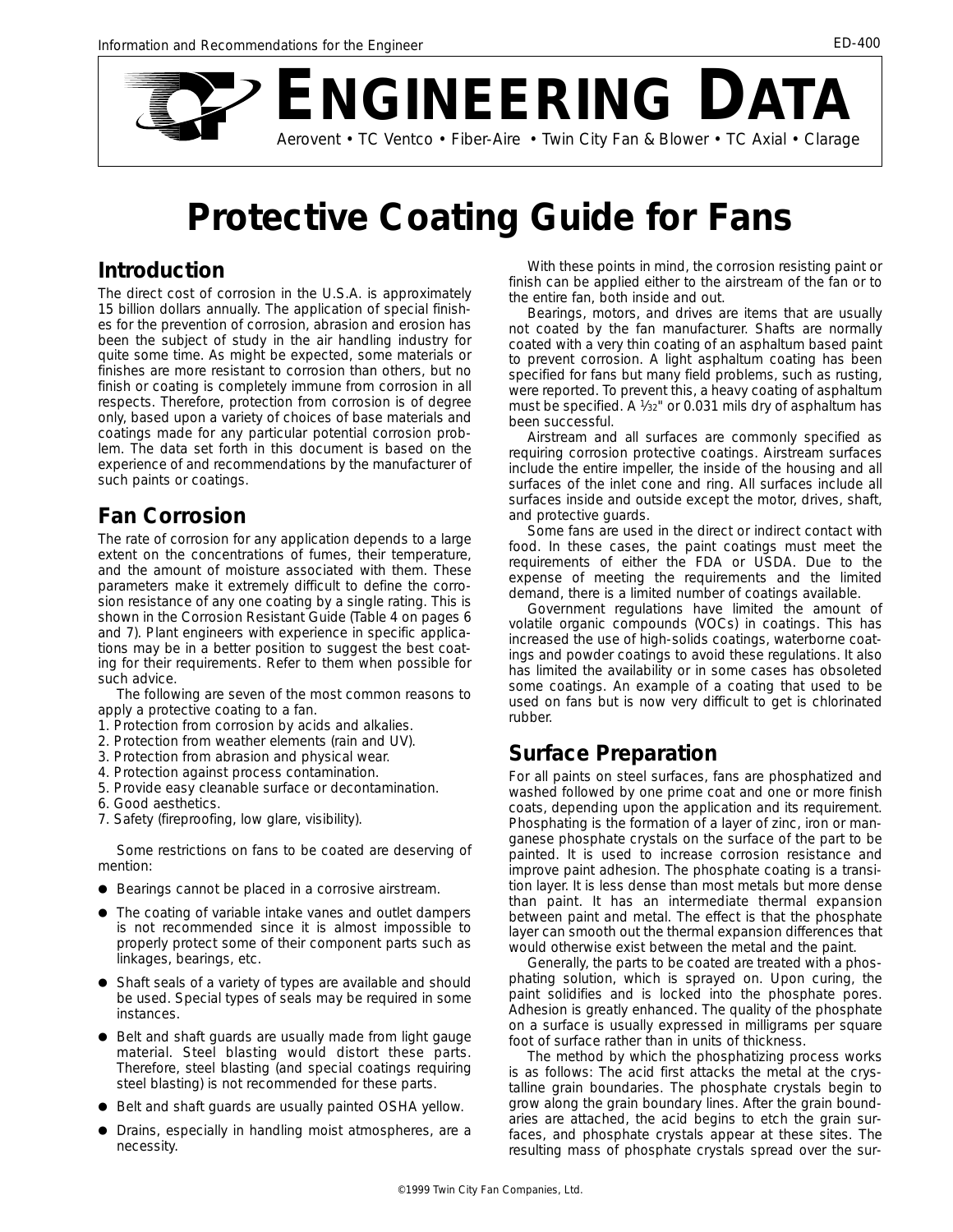face and grow into one another. The process is controlled by regulating the temperature, chemical concentrations, and the rinsing pressure. The final surface appears smooth to the naked eye.

In some cases, steel or sand blasting of the parts to be coated is necessary. For the paint to adhere, the profile generated by steel blasting is required. The surface profile for most fans coated with special paint is 1 to 2 mils peak to peak.

The two basic standards to describe surface preparation are the National Association of Corrosion Engineers Standards (N.A.C.E.) and the Steel Structures Painting Council (SSPC) "Surface Preparation Specifications." Table 1 identifies the SSPC specification.

*Table 1. Surface Preparation Specifications*

**Solvent Cleaning (SSPC-SP1)** is removal of oil, grease, dirt, soil and contaminants by cleaning with a solvent, vapor, alkali, emulsion or steam. (NACE-N/A)

**Hand Tool Cleaning (SSPC-SP2)** is removal of loose rust, loose mill scale and loose paint by hand chipping, scraping, sanding and wire brushing. (NACE-N/A)

**Power Tool Cleaning (SSPC-SP3)** Removal of loose rust, loose mill scale and loose paint by power tool chipping, descaling, sanding, wire brushing and grinding. (NACE-N/A)

**Flame Cleaning of New Steel (SSPC-SP4)** is a procedure used to dehydrate and remove loose mill scale and loose rust by use of flame. This flame cleaning is followed by wire brushing. (NACE-N/A)

**White Metal Blast Cleaning (SSPC-SP5)** is removal of all visible rust, mill scale and paint and foreign matter by blast cleaning. (NACE-1)

**Commercial Blast Cleaning (SSPC-SP6)** is blast cleaning until at least two-thirds of each square inch is free of all visible residues. (NACE-3)

**Pickling (SSPC-SP8)** is complete removal of rust and mill scale by acid pickling, duplex pickling or electrolytic pickling. (NACE-N/A)

**Near White Blast Cleaning (SSPC-SP10)** is blast cleaning until at least 95% of each square inch is free of all visible rust, mill scale, paint and foreign matter. (NACE-2)

## **Selection of Coatings**

Paints can be grouped according to their physical type, such as waterborne, high-solids or powder metal paints. No one paint can meet the requirements of every application.

- The selection process must answer the following questions: a. In what environment will it be used?
	- b. How long must it last?
	- c. How much cost can be tolerated?

**Waterborne coatings** are those in which water is the major solvent or dispersant. Numerous resins are used in waterborne systems. Modified epoxies, polyesters, acrylics, alkyds, vinyl acetate-acrylics and styrene-acrylics are available. Both thermoplastic and thermosetting formulations (discussed later) are used. Some resin systems cure when heated. Others require the addition of a crosslinking agent.

The major advantages of waterborne coatings are:

- reduced fire hazard
- reduced solvent emission
- lower toxicity
- use equipment similar to solvent spray

The primary limitations of waterborne coatings include:

- surfaces must be very clean
- stainless steel or plastic pipe and fittings are recommended (due to corrosion in application equipment)
- some formulations must be protected from freezing
- better control of booth temperatures and humidity may be required
- longer flash-off times may be needed

**High solids coatings** are usually solvent based and contain greater than normal amounts of pigment and binder-usually at least 40% on weight basis. Some coatings are 65% solids or higher. The major advantages of high solids coatings are:

- less paint must be shipped, stored, pumped and sprayed
- lower oven air volumes are required
- less paint must be sprayed to provide a given film build
- formulations may be less expensive to produce
- less energy is needed for solvent evaporation. Savings of 20-25% are common
- less solvent is emitted to the atmosphere. This means less difficulty in meeting regulatory requirements

The primary limitations of high solid coatings are:

- high viscosity. Paints must often be heated to 200°F to achieve sprayability
- difficulty in pumping and atomizing, especially when cold
- cleaning and phosphating quality is usually more important than for conventional paints because there is less solvent present to "clean as it coats"
- sticky overspray which is messy to clean up because it never dries

These negatives may actually be beneficial since it means that pretreatment must be better than usual. Thus, corrosion resistance may be improved.

**Powder coating** is the application of paint in the form of a finely ground powder. The powder adheres weakly by means of electrical attraction. After application, the coated part is heated to melt the powder then cooled so the melted powder forms a solid film.

Powder coating has the following advantages:

- little waste since overspray can be used
- no solvent cost or handling problems
- less fire hazard (higher ignition energy than solvent air mixtures)
- less toxicity
- no air or water pollution
- no liquid mixing or pumping is required
- no flash-off space is needed
- less tendency to trap airborne dirt
- fewer shrinkage stresses developed during cure

The major disadvantages of powder coatings are:

- powder films have more appearance problems. There is more orange peel than conventional coatings
- the powder must be kept dry and this demands constant attention to equipment and technique
- changing colors is difficult. Each color must be kept separate
- cleaning before application is very important
- requires a baking oven
- hard to apply in tight areas, i.e., corners, behind angles and hidden areas

Paints can also be classified as "thermoplastic" or "thermosetting."

#### **Thermoplastic**

Thermoplastic is a coating which will dissolve in its own solvent system. It is usually a single package material which dries only by solvent evaporation.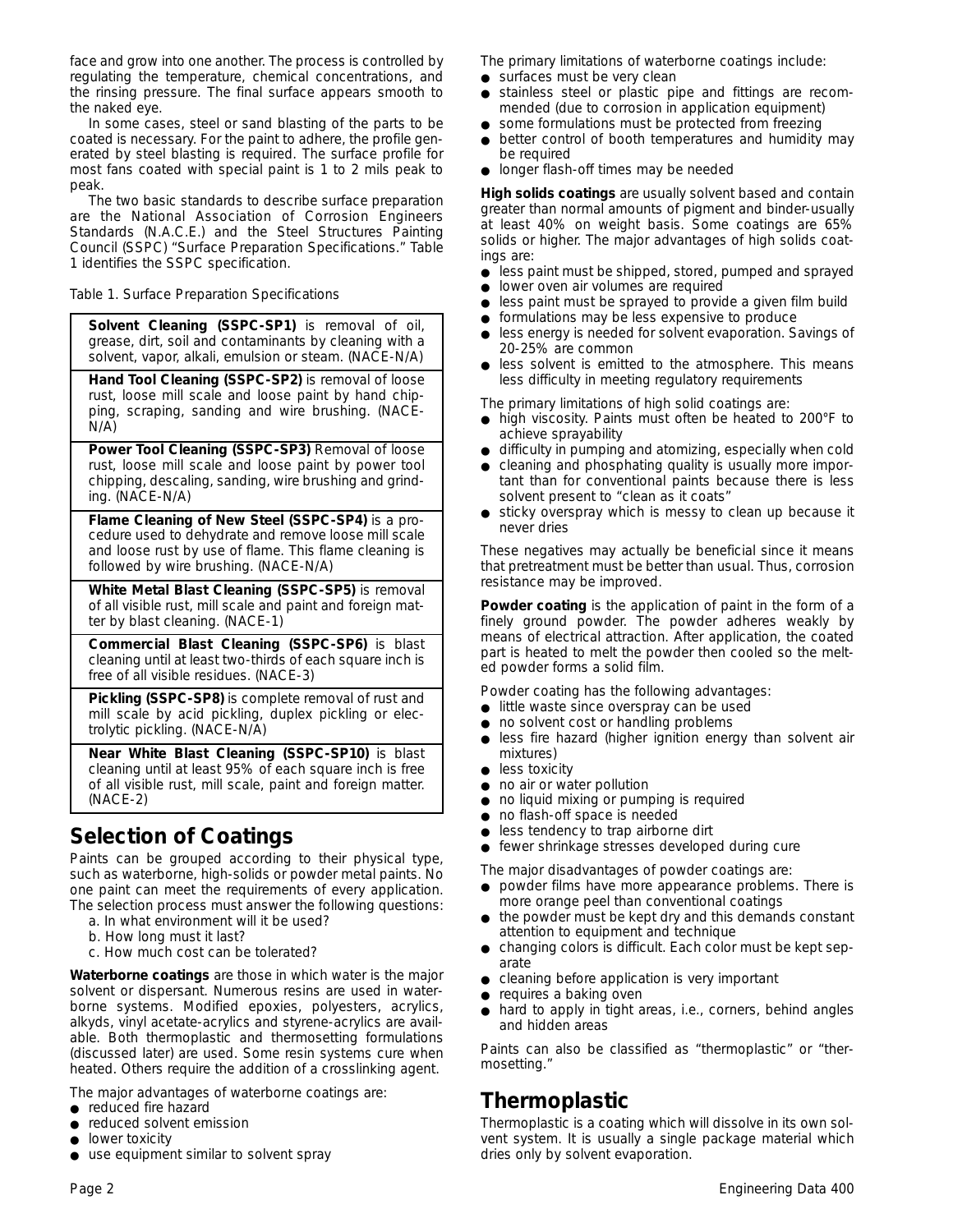Thermoplastic coatings are typified by vinyls and phenoxies. They cure by solvent evaporation and there is no crosslinking of the resin. The coating will redissolve readily in the original solvent system. The term thermoplastic means that if the coating is exposed to heat (thermo) then it will become more plastic, i.e., soft and pliable.

### **Thermosetting**

Thermosetting is a coating which will not dissolve in its own solvent system. It is normally a two component coating which cures by solvent evaporation followed by a chemical reaction. This chemical reaction of crosslinking enables a low molecular weight material to become a large molecule or network of large molecules.

The following table is the generic classification of coatings differentiated by their chemical composition:

|  |  | Table 2. Various Generic Coating Types |  |  |
|--|--|----------------------------------------|--|--|
|--|--|----------------------------------------|--|--|

| Thermoplastic      | Thermosetting        |
|--------------------|----------------------|
| Alkyds             | <b>Bake Phenolic</b> |
| Vinyls             | Epoxy-Phenolic       |
| Acrylics           | Coal Tar Epoxy       |
| Typical water base | Water Base Epoxy     |
| house paints       | Inorganic Zincs      |
|                    | Polyurethanes        |
|                    | Polyesters           |

Here is a quick breakdown of some generic types by the thermoplastic or thermosetting definition. Some alkyds and acrylics are baked and become thermosetting coatings.

#### **Chemical Composition of Generic Coatings (Thermoplastic)**

**Acrylics —** Acrylic acid, made from acrylonitrile, is converted to various acrylates. These and methyl methacrylate are the raw materials that are polymerized into acrylic resins.

**Vinyls —** Resins are typically made by linking together (polymerization) of vinyl chloride, a very toxic gas, vinyl acetate and vinyl alcohol. These resins are formed by a reaction between acetylene and an acid.

**Alkyds —** Commonly referred to as oil based paints. Chemically, alkyds are modified polyesters. The modification is the natural oil, used along with the alcohol, to react with a dibasic acid to form the polymer. The curing mechanism is a reaction between oxygen in the air and the oil of the polymer. This is a complex reaction and not completely understood.

#### **Chemical Composition of Generic Coatings (Thermosetting)**

**Epoxy —** Epoxies require a catalyst to bring about the crosslinking that gives the coating its many desirable properties. The most commonly used catalysts are the reactive amines and polyamide resins.

**Polyesters —** Coatings based not on epoxy resins but on modified alkyd chemistry, formed by the polycondensation of dicarboxilic acids and dihyroxy alcohols.

**Phenolics —** Phenolic resins are made by the reaction of phenol and formaldehyde. The reaction is driven by heat.

**Inorganic Zincs —** Zinc dust is added to inorganic binders. The Zinc metal acts as the cathode and corrodes in preference to the steel substrate.

**Epoxy Phenolics —** Coatings are modified phenolic coatings created by blending phenolic resins with epoxy resins.

**Polyurethane —** Coatings are derived from prepolymers containing isocyanate groups and hydroxyl-containing materials such as polyols and drying oils.

**Coal Tar Epoxy —** Coatings are formed by combining a resin from the epoxy group with coal tar, a black liquid obtained from the distillation of coal during the conversion of coke.

**Epoxy Polyamides —** These coatings have a slower crosslinking which leads to a more flexible finish.

#### **Practical Properties & Application Requirements of Various Coatings**

The following description of generic coatings provides a guide to specifying and selecting corrosion resistant coatings for fan equipment. For chemical resistance to specific chemicals, refer to Table 3.

| Advantages:                   | <b>ACRYLICS</b><br>Excellent gloss retention, weathering resis-<br>tance, moderate flexibility, high tempera-<br>ture resistance.<br>Disadvantages: Poor chemical resistance, poor solvent<br>resistance. |
|-------------------------------|-----------------------------------------------------------------------------------------------------------------------------------------------------------------------------------------------------------|
| Advantages:                   | <b>VINYLS</b><br>Fast dry in warm weather, excellent water<br>and acid resistance, good adhesion, flexi-<br>ble.                                                                                          |
|                               | Disadvantages: Usually low film builds, can lift other coat-<br>ings, poor solvent resistance.                                                                                                            |
| Advantages:                   | <b>ALKYDS</b><br>Inexpensive, good adhesion, flexible, good<br>gloss, may be applied over most other<br>alkyds.                                                                                           |
| Disadvantages:                | Poor chemical resistance, slow drying, low<br>film build.                                                                                                                                                 |
| Advantages:                   | <b>EPOXY POLYAMIDES</b><br>Moisture tolerant during cure, long pot life,<br>excellent adhesion.<br>Disadvantages: Less solvent resistant, more expensive, less<br>chemically resistant.                   |
| Advantages:<br>Disadvantages: | <b>COAL TAR EPOXY</b><br>Excellent water resistance, high build coat-<br>ings (8-10 mil), low cost.<br>Low solvent resistance, hard films, top-                                                           |
|                               | coats do not adhere well.                                                                                                                                                                                 |
| Advantages:<br>Disadvantages: | <b>POLYESTER</b><br>High solids, excellent mineral acid resis-<br>tance; strong and hard films.<br>Poor solvent resistance, marginal adhesion.                                                            |
| Advantages:<br>Disadvantages: | <b>INORGANIC ZINCS</b><br>Protect steel with single coat, not subject to<br>ultraviolet degradation.<br>Dry spray in hot windy weather, porous film<br>to topcoat, limited pH range.                      |
| Advantages:<br>Disadvantages: | <b>EPOXY PHENOLICS</b><br>Heavy build, excellent acid and solvent<br>resistance.<br>Requires shotblasting.                                                                                                |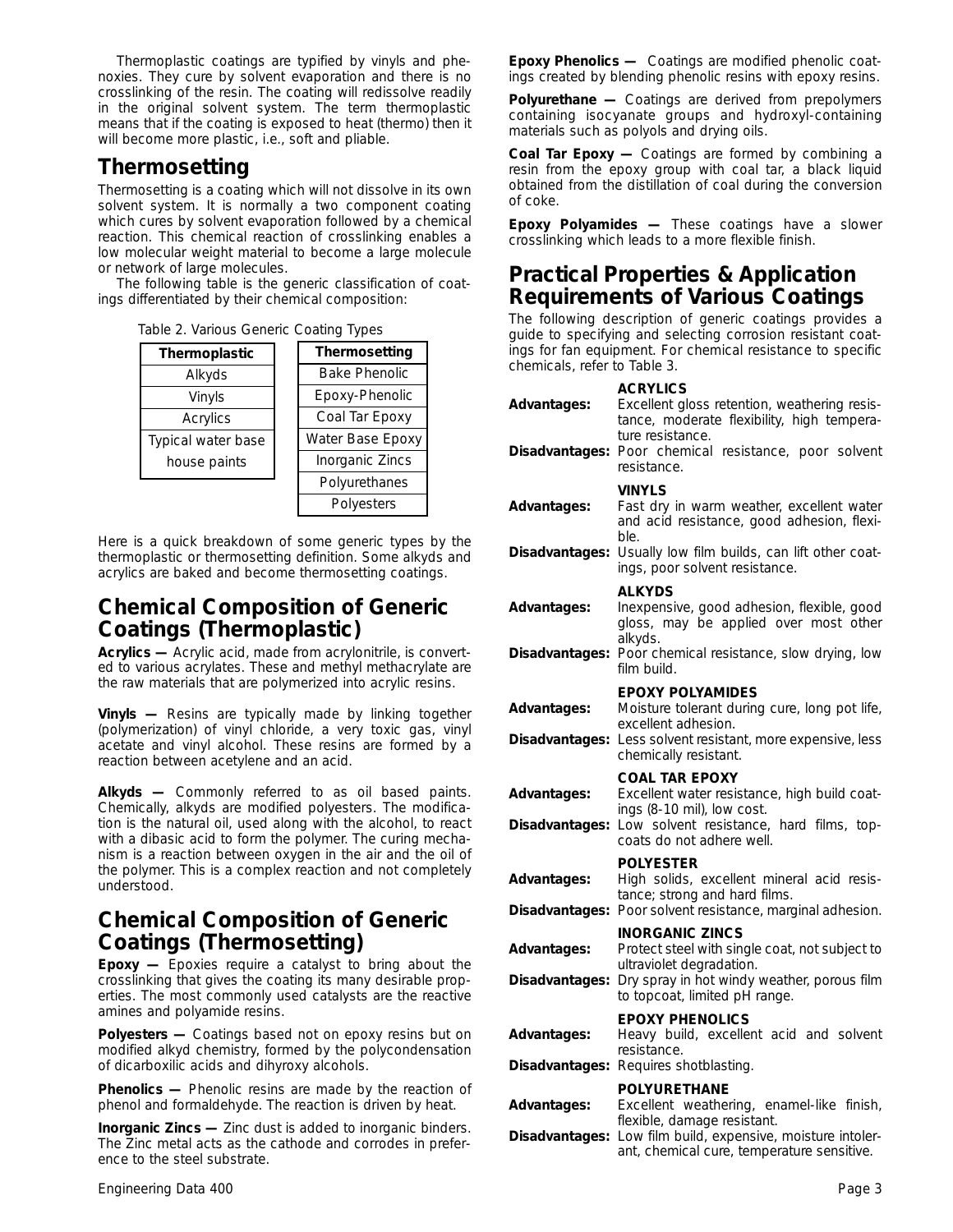## **Testing Paints**

The major reasons for testing paints are to:

- Evaluate products
- Control quality
- Ensure process control

**Paint viscosity** is a very important property to control since it affects the quality of the applied paint. Viscosity is the resistance of a liquid to flow. Paint viscosity must be such that the proper atomization and flow-out can be achieved.

There are many instruments to measure viscosity. A common method is to use a Zahn cup. Paint viscosity is determined by measuring the time required for a given quantity of paint to flow through a hole in the bottom of a metal cup.

**Film thickness** of dry paint is important. Thin films will not provide corrosion resistance. Thick films are likely to crack. There is a direct correlation between wet film and dry film. Dry film is usually controlled by measuring the wet film with a gauge with various "V" notches. There are many commercial gauges to measure dry film thickness.

**Tape adhesion** is a test to measure the adhesion of a paint film to its substrate. It is often measured by pulling the paint away from a scribed "X" or grid with a strip of tape. The tape is pulled back upon itself as nearly in the plane of the painted surface as possible. A numerical rating system is used to evaluate the tape adhesion test results. If a scribed grid has been used, the failure of adhesion may be expressed as the percentage of squares which have experienced some loss of paint.

**Salt spray testing** is the use of a salt spray system in an attempt to accelerate the corrosion process and cause early paint failure. Panels are usually exposed up to 14 days to a mist of 5 percent (weight-to-volume) sodium chloride solution at 92° to 97°F. The mist is produced by blowing hot, saturated air through a 5 percent salt solution. The panels are evaluated for two types of rusting:

- 1. Face Rusting The percentage of the surface which has rust visible through the paint.
- 2. Scratch-Creepback Rusting the distance in 32nds of an inch which has rusted away from a line scratched through the film to the metal.

Sometimes acetic acid is added to the salt spray solution to accelerate the corrosion. A common problem has been that customers have asked if the paint is salt spray tested to an ASTM standard. The problem with this is that the ASTM standard does not have acceptance/rejectance limits. As an example, the specification should read that the paint should be "salt spray tested to ASTM B117 for 200 hours and have no scribe blisters. Maximum creep from the scribe should be 1.0 mm creep."

**Color matching** is both important and difficult; important because of the customer reaction to mismatched colors and difficult because of human variability in color perception. Two panels which appear to be the same color to one person may seem dissimilar to someone else. A color may also change when viewed from different lighting, fluorescent versus outdoor light, for instance. Color chips are used as a general practice in the fan industry to offer matched colors.

**Corrosion Resistant Guide —** The use of the information in Table 4 is straightforward. For example, if the airstream has formic acid at between 15 to 85% concentration, then air dried phenolic would be acceptable. The other coatings that require steelblasting would also be acceptable but at a higher cost. The higher cost would be due to the cost of steelblasting and going to a better grade of epoxy paint. Sometimes there is no acceptable coating for the environment or substance being handled and the fan itself must be

constructed of a corrosion resistant material. For instance, if the airstream contains over a 15% concentration of chromic acid, no coating would be acceptable. In this case, the fan would have to be constructed of 316 stainless steel.

# **Field Problems**

Field problems are defects which occur after the fan has been painted and cured. Typically, they appear after the fan has been placed in service by the customer. Some service defects occur or are made worse as a result of processes used in painting. Some defects listed as service defects are normal wear-out processes for the paint.

**Fading** is the gradual loss of color intensity. It is observed with most paints as they age. It usually results from a reaction of the paint with moisture or sunlight. These reactions are impossible to avoid if outdoor exposure is involved. Sometimes ultraviolet (UV) stabilizers can be added to the paint to retard degradation but generally UV-resistant pigments must be used to slow down the process. Some pigments have such a low UV-resistance that they cannot be used in outdoor paints.

**Face and Scratch Rusting.** Face rusting is the appearance of rust on an undamaged paint surface. Scratch rust occurs in locations where the paint has been damaged by impact or scratching. To prevent rusting, constant attention to process parameters is essential. Rinsing is particularly critical to ensuring rust resistance. During shipping and the installation process it is important to consider the nature of the coating and handle the fan accordingly to prevent scratching and impact damage.

**Corrosion (Rusting).** Corrosion is a defect in which the paint has failed to protect the underlying surface from the corrosive action of the environment. Moisture from the air reacts with the base material, generally with the formation of the oxides, which then swells up beneath the paint and lifts it from the coated surface. Corrosion usually occurs if the exposure conditions are more severe than the paint can withstand. Assuming the paint has been properly applied, the only solution is to use a more corrosion resistant coating. Corrosion is more likely to occur if the paint is applied too thinly or if it is overbaked or underbaked. Poorly cleaned or rinsed surfaces will result in low adhesion and make it easier for moisture to displace the paint film from the surface being protected.

**Peeling (Lifting, Flaking, Poor Adhesion).** Peeling results when a paint film loses contact with the surface. Sometimes the paint curls off the surface or can be peeled by hand. Other times it falls off in small pieces with or without rubbing. The major cause of this problem is simply poor adhesion between the paint film and the surface. This may be a result of a surface contaminated by oil or grease-like material. The solution is to look at the cleaning process or for contaminants which have coated the surface before painting. Common difficulties with the cleaning systems include temperatures, pressures, and times that are too low, inadequate rinsing, and concentrations which are too high or low.

Clean surfaces may become contaminated in a variety of ways. Touching the surface with oily hands or gloves can contaminate it. Allowing the fan to wait a long time between cleaning and painting can allow contamination from the air to accumulate and cause problems.

**Blisters (Swelling).** Blisters are tiny areas beneath the paint film where moisture has collected as a result of passage through the paint film from the top. Usually such areas represent locations on the surface where salt crystals occur as a result of poor rinsing after phosphating or other cleaning operations. Salt crystals dissolve in the water and then pass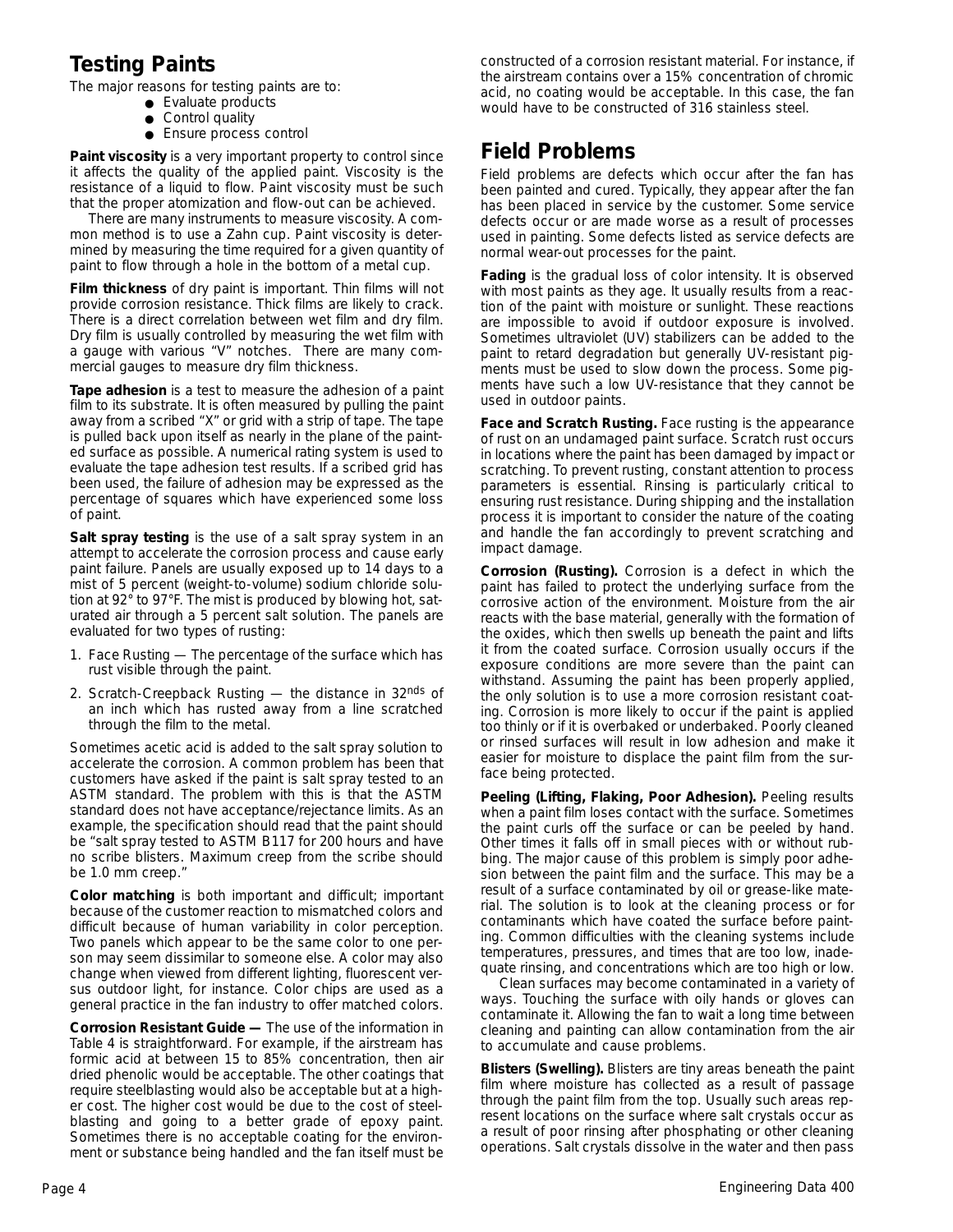through the paint film and form droplets of salt solution. This solution can produce enough pressure beneath the paint film to cause it to lift away from the surface. Blisters are usually a result of poor cleaning and rinsing processes. The solution is to be sure that the cleaner concentrations and temperatures are correct, pump pressures are up to standard, filters are clean, and spray nozzles are unobstructed. This way the parts receive adequate cleaning solution and rinse water during all stages of the preparation process.

**Chalking.** Chalking is a breakdown of the paint film. Chemically, it results from the degradation of the paint binder, usually as a result of exposure to moisture and ultraviolet radiation. Chalked paint can be rubbed off the surface with finger pressure. Chalking is an inherent property of a paint film. It is not particularly influenced by application variables.

**Normal Paint Wear Out.** The normal deterioration of a paint film is a step-wise process which involves binder degradation, pigment failure and finally, large scale cracking and peeling. The binder degrades by reaction with water, sulfur dioxide, and other chemicals. The binder breakdown products work loose from the surface by thermal expansion and contraction. Pigment failure follows binder degradation. Once exposed as a result of binder loss, the pigment begins to fail by reaction with moisture and gases in the air. Large scale cracking and peeling follow pigment failure because moisture is now easily able to penetrate the paint film through cracks and openings under the paint.

#### **Cost**

After selecting the proper coating for a fan the final consideration is its cost. The cost of coatings varies greatly from thermoplastic to thermosetting coatings and with the surface preparation that is required. The following chart is a guideline of the relative cost (compared to enamel) of the coatings that have been mentioned in this document.

| Table 3. Relative Coating Costs |
|---------------------------------|
|---------------------------------|

| Surface<br>Preparation | Coating                | <b>Relative</b><br>Cost |
|------------------------|------------------------|-------------------------|
|                        | Enamel                 | 1.0                     |
|                        | Asphaltum              | 2.5                     |
| Nο                     | Vinyl                  | 2.5                     |
| Sandblasting           | Zinc.                  | 3.5                     |
|                        | Epoxy                  | 3.5                     |
|                        | <b>Synthetic Resin</b> | 3.5                     |
|                        | Air Dried Phenolic     | 6.5                     |
|                        | <b>Baked Phenolic</b>  | 18.5                    |
|                        | Epoxy                  | 19.0                    |
| Sandblasting           | Phenolic Epoxy         | 19.0                    |
|                        | <b>Heavy Vinyl</b>     | 21.0                    |
|                        | Hi-Bake Epoxy          | 26.0                    |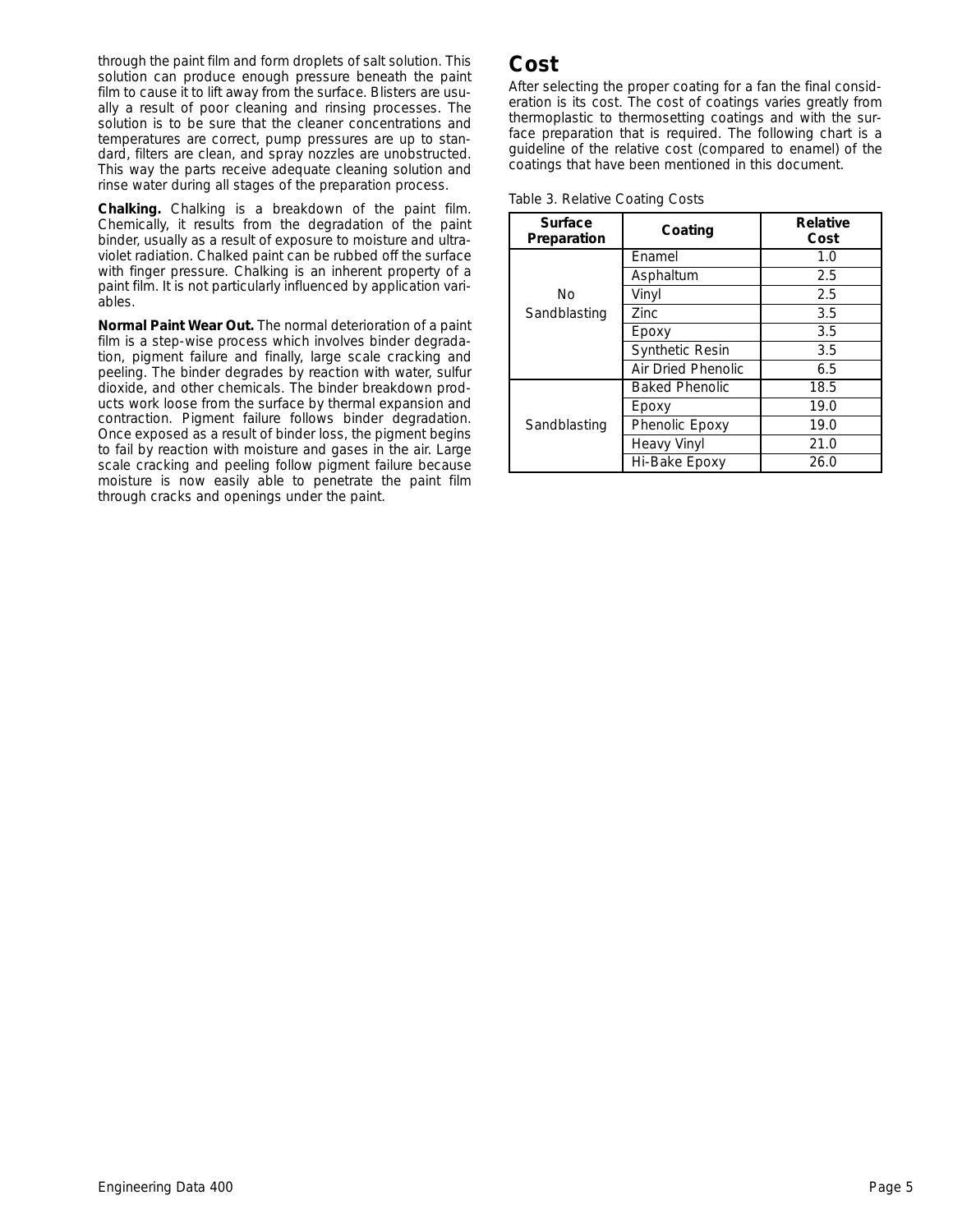| Table 4. Corrosion-Resistant Guide to Generic Coatings |  |  |
|--------------------------------------------------------|--|--|
|--------------------------------------------------------|--|--|

|                                | NO STEEL BLASTING            |                |                |              |                                        |                                  |                              | <b>STEEL BLASTING</b> |                          |                          |                                 |  |
|--------------------------------|------------------------------|----------------|----------------|--------------|----------------------------------------|----------------------------------|------------------------------|-----------------------|--------------------------|--------------------------|---------------------------------|--|
| <b>CORROSIVE</b>               | <b>ASPHALT-</b><br><b>UM</b> | <b>VINYL</b>   | <b>ZINC</b>    | <b>EPOXY</b> | <b>AIR</b><br><b>DRIED</b><br>PHENOLIC | <b>SYNTHETIC</b><br><b>RESIN</b> | <b>HEAVY</b><br><b>VINYL</b> | <b>EPOXY</b>          | <b>BAKED</b><br>PHENOLIC | PHENOLIC<br><b>EPOXY</b> | <b>HI-BAKED</b><br><b>EPOXY</b> |  |
| <b>NUMBER OF COATS</b>         | $\overline{2}$               | $\overline{2}$ | $\overline{2}$ | $\mathbf{1}$ | $\overline{\mathbf{4}}$                | 3                                | 5                            | $\overline{2}$        | $\overline{2}$           | $\overline{2}$           | $\overline{2}$                  |  |
|                                | <b>ACIDS</b>                 |                |                |              |                                        |                                  |                              |                       |                          |                          |                                 |  |
| <b>ASCETIC</b>                 | F                            | F              | U              | G            | G                                      | E                                | G                            | G                     | E                        | E                        | E.                              |  |
| <b>BORIC</b>                   | E                            | G              | E              | G            | G                                      | E                                | E                            | E                     | E                        | E                        | E                               |  |
| <b>CARBOLIC</b>                | F                            | U              | U              | G            | G                                      | U                                | U                            | G                     | E                        | E                        | E.                              |  |
| <b>CARBONIC</b>                | F                            | G              | E              | E            | G                                      | E                                | E                            | E.                    | Е                        | E                        | E                               |  |
| <b>CHROMIC</b>                 | F                            | G              | U              | F            | U                                      | G                                | G                            | U                     | F                        | U                        | G                               |  |
| <b>CITRIC</b>                  | G                            | G              | U              | G            | G                                      | G                                | E                            | G                     | E                        | E                        | E                               |  |
| <b>FLUOROBIC</b>               | X                            | G              | U              | Χ            | G                                      | X                                | E                            | X                     | X                        | X                        | X                               |  |
| <b>FORMIC</b>                  | F                            | G              | X              | G            | E                                      | G                                | E                            | E                     | E                        | E                        | E                               |  |
| <b>HYDROBROMIC</b>             | X                            | X              | U              | X            | U                                      | G                                | E                            | X                     | U                        | Χ                        | U                               |  |
| <b>HYDROCHLORIC</b>            | G                            | G              | U              | G            | G                                      | E                                | E                            | G                     | E                        | G                        | E                               |  |
| <b>HYDROFLOURIC</b>            | F                            | F              | Χ              | G            | U                                      | U                                | F                            | G                     | U                        | Ε                        | E.                              |  |
| <b>HYDROCHLOROUS</b>           | F                            | Χ              | X              | F            | X                                      | E                                | F                            | F                     | F                        | G                        | G                               |  |
| <b>LACTIC</b>                  | F                            | G              | U              | G            | E                                      | E                                | G                            | E                     | E                        | E                        | E                               |  |
| <b>NITRIC</b>                  | F                            | G              | U              | G            | G                                      | E                                | G                            | F                     | F                        | X                        | X                               |  |
| <b>PERCHLORIC</b>              | U                            | F              | U              | F            | F                                      | U                                | E                            | U                     | G                        | U                        | G                               |  |
| <b>PHOSPHORIC</b>              | F                            | G              | U              | G            | G                                      | E                                | E                            | G                     | E                        | E                        | E                               |  |
| <b>PICRIC</b>                  | F                            | X              | X              | U            | X                                      | E                                | F                            | X                     | Χ                        | X                        | X                               |  |
| <b>SULFURIC ACID</b>           | F                            | F              | U              | G            | G                                      | G                                | U                            | U                     | E                        | G                        | G                               |  |
| <b>SULFUROUS ACID</b>          | X                            | G              | U              | G            | G                                      | G                                | U                            | G                     | E                        | E                        | E.                              |  |
|                                |                              |                |                |              | <b>HYDROCARBONS</b>                    |                                  |                              |                       |                          |                          |                                 |  |
| <b>BENZENE</b>                 | U                            | F              | E              | G            | G                                      | U                                | E                            | E                     | E                        | E                        | E                               |  |
| <b>BUTANE</b>                  | X                            | X              | Χ              | X            | G                                      | E                                | G                            | X                     | Е                        | X                        | X                               |  |
| <b>GASOLINE</b>                | U                            | G              | E              | G            | G                                      | E                                | G                            | E                     | E                        | E                        | E                               |  |
| XYLOL / TOLUOL                 | G                            | U              | G              | G            | U                                      | U                                | U                            | E                     | E                        | E                        | G                               |  |
| <b>GASES AND FUMES</b>         |                              |                |                |              |                                        |                                  |                              |                       |                          |                          |                                 |  |
| <b>STEAM VAPOR (SATURATED)</b> | G                            | G              | Χ              | G            | U                                      | Е                                | X                            | E                     | E                        | E                        | E.                              |  |
| <b>AMMONIA GAS (DRY)</b>       | G                            | F              | X              | X            | U                                      | E                                | E                            | G                     | U                        | G                        | X                               |  |
| <b>AMMONIA (WET)</b>           | X                            | X              | X              | F            | U                                      | X                                | X                            | X                     | U                        | X                        | X                               |  |
| <b>CHLORINE (DRY)</b>          | G                            | G              | Χ              | G            | G                                      | E                                | E                            | G                     | Е                        | E                        | E                               |  |
| <b>HYDROGEN SULFIDE</b>        | G                            | G              | U              | G            | G                                      | G                                | E                            | E                     | E                        | E                        | E                               |  |
| <b>SULFUR DIOXIDE</b>          | X                            | X              | U              | X            | G                                      | G                                | U                            | U                     | E                        | U                        | U                               |  |

**KEY:** E — Satisfactory from 15%-85% (depending upon coating) of concentration of fumes and for continuous operation. Also suitable for splash or condensation.

G — Good for up to 5%-15% concentration of fumes. Not recommended for applications involving splash or condensation.

F — Fair. Recommended for low (maximum 5%) concentration application.

Should not be specified unless detail application is available.

U — Unstatisfactory and is not recommended.

X — Sufficient data not available. User comments would be appreciated.